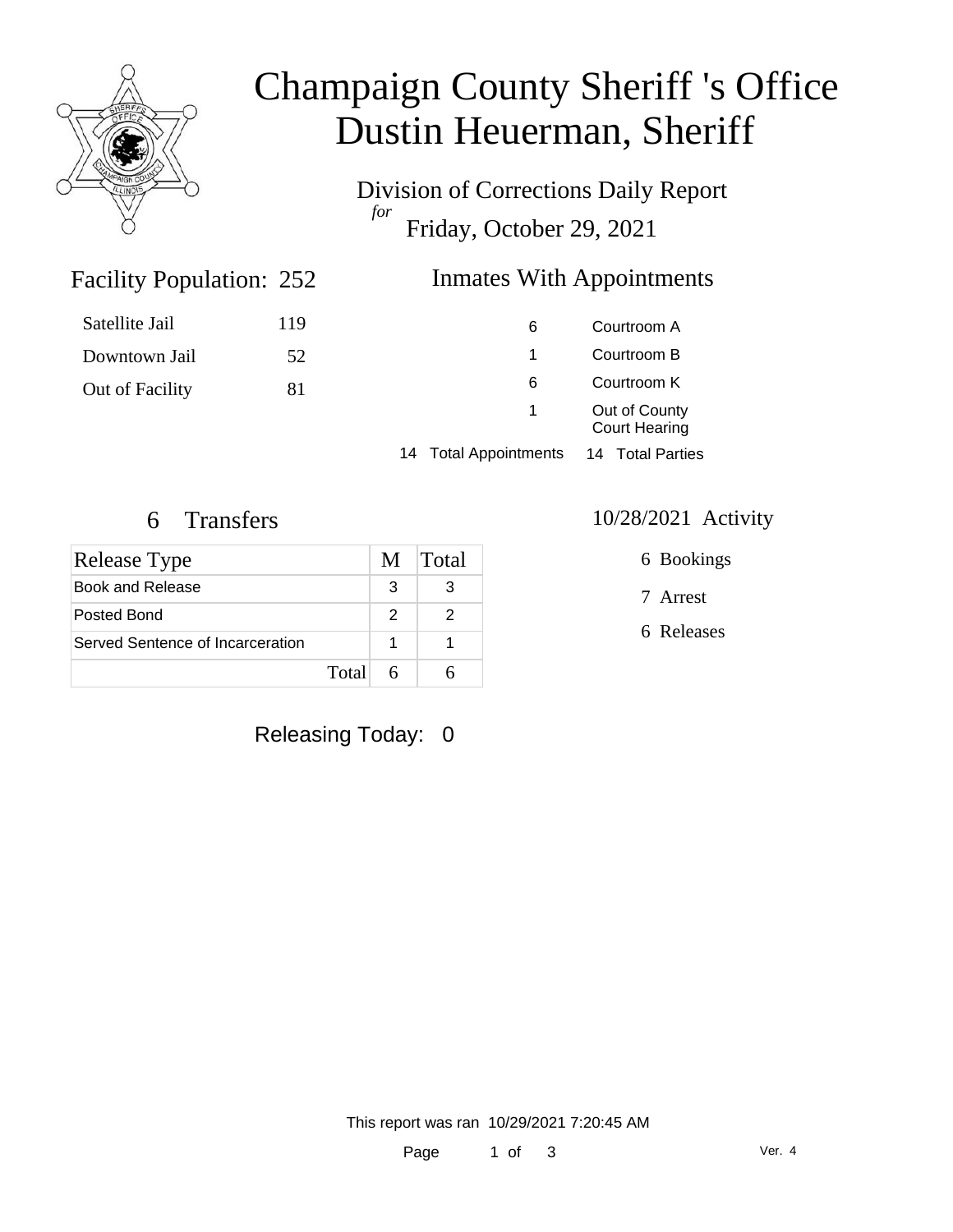

# Champaign County Sheriff 's Office Dustin Heuerman, Sheriff

Division of Corrections Daily Report *for* Friday, October 29, 2021

#### Custody Status Count

- Electronic Home Dentention 18
	- Felony Arraignment 6
		- Felony Other 3
	- Felony Pre-Sentence 5
		- Felony Pre-Trial 182
	- Felony Pre-Trial DUI 2
	- Felony Sentenced CCSO 2
	- Felony Sentenced IDOC 13
		- Hold Other 2
		- Hold Sentenced IDOC 1
	- Misdemeanor Arraignment 1
		- Misdemeanor Other 1
		- Misdemeanor Pre-Trial 3
			- Petition to Revoke 2
			- Remanded to DHS 11
				- Total 252

This report was ran 10/29/2021 7:20:45 AM